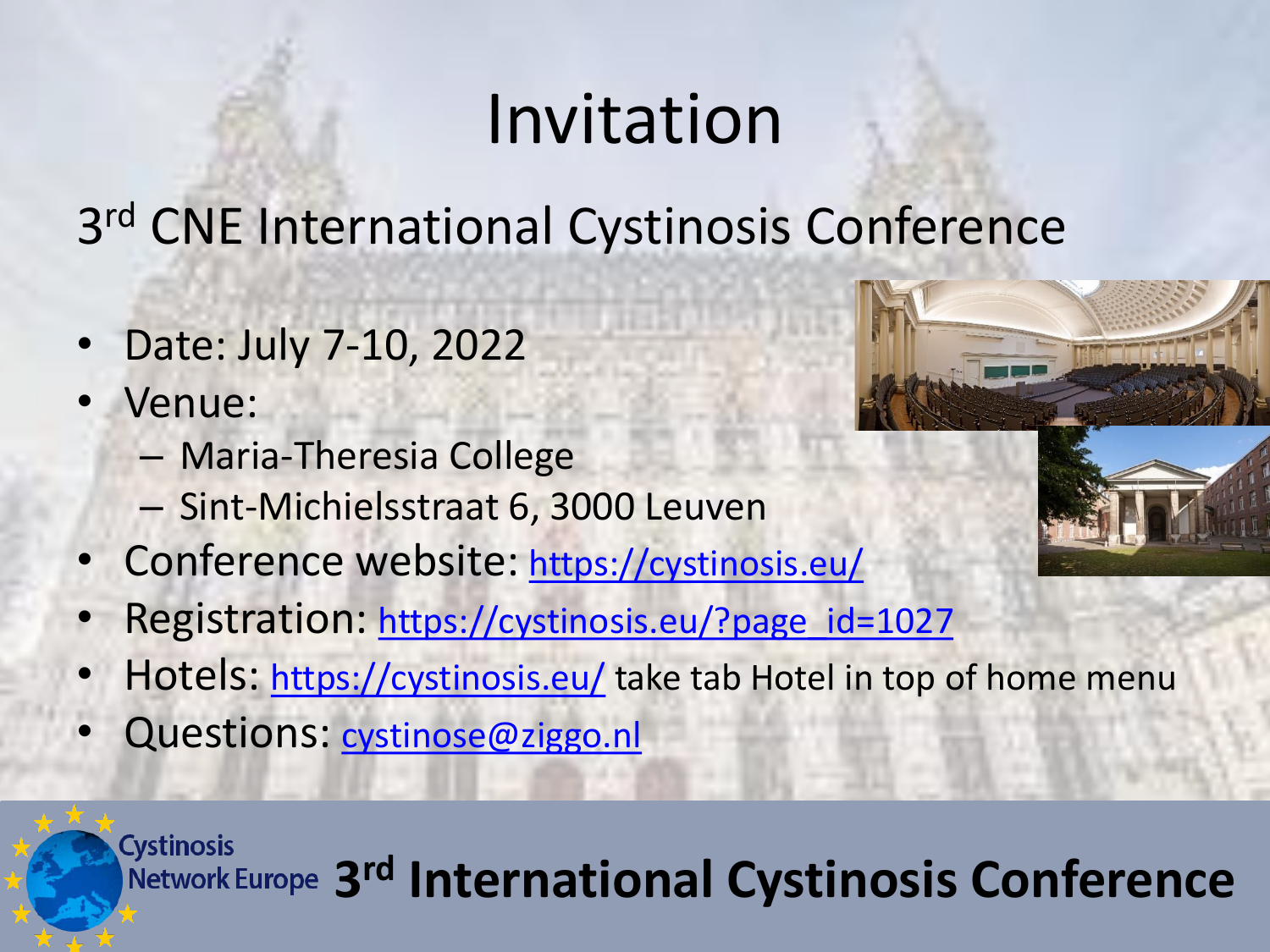### Program Outline

| Day                  | Date                | <b>Time</b> | Description                                            | Attendance                                           |
|----------------------|---------------------|-------------|--------------------------------------------------------|------------------------------------------------------|
| Thursday             | <b>July 7, 2022</b> | 13:00-17:00 | <b>Research Meeting</b>                                | Researchers, Medical<br>Doctors, CNE members         |
|                      |                     | 13:00-17:00 | <b>Paramedical Meeting</b>                             | Nurses, Social workers,<br>Psychologists, Dieticians |
|                      |                     | 17:30-19:30 | <b>Welcome Reception</b>                               | All participants                                     |
| Friday &<br>Saturday | July 8 & 9, 2022    | 08:30-18:00 | <b>Main Conference &amp;</b><br><b>Poster Sessions</b> | All participants                                     |
| Sunday               | July 10, 2022       | 09:00-12:30 | <b>Workshops</b>                                       | <b>Patients &amp; families</b>                       |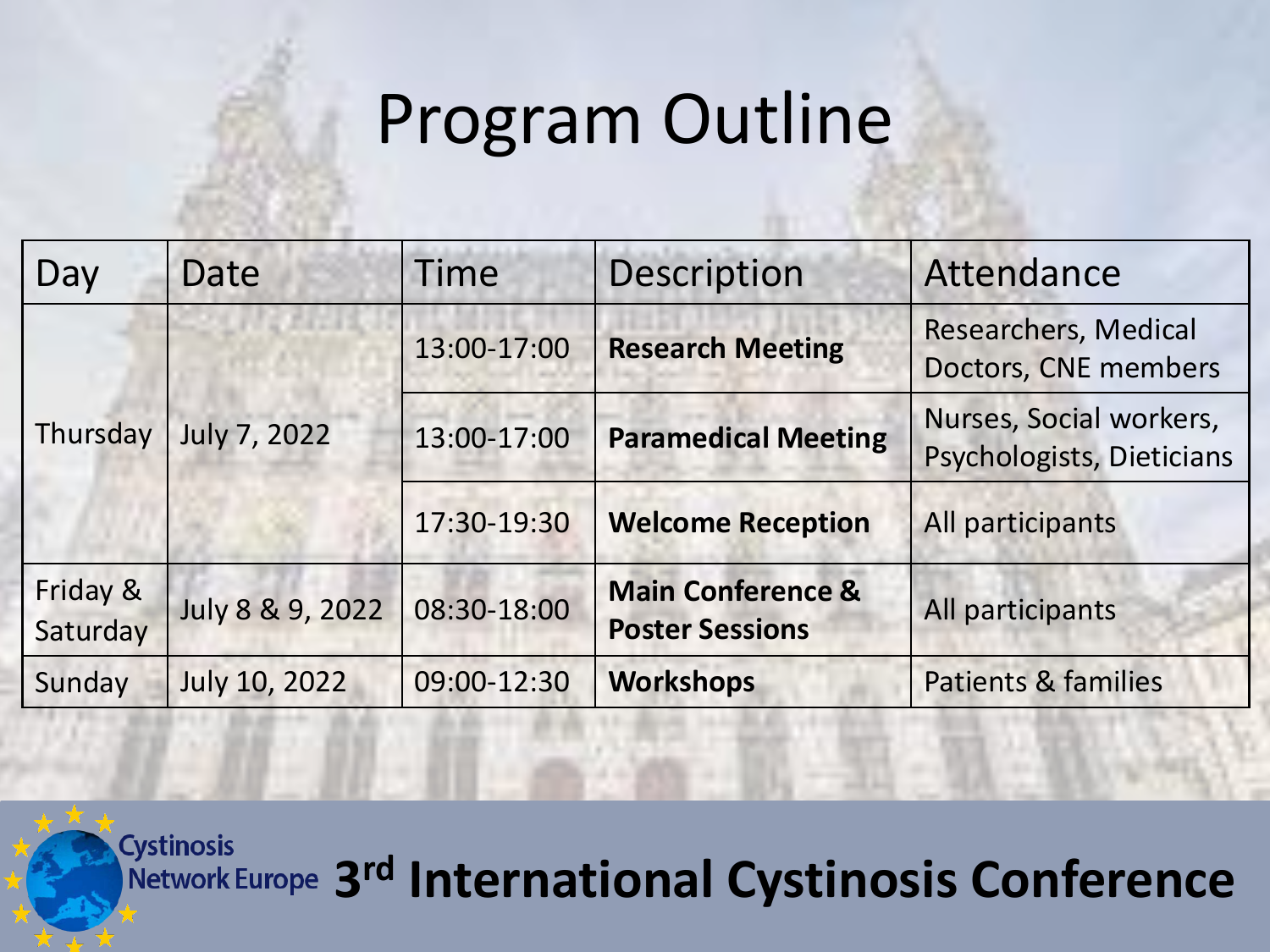# Social Program

| Day                  | Date                  | Time        | Description                            | Attendance                     |
|----------------------|-----------------------|-------------|----------------------------------------|--------------------------------|
| Thursday             | July 7                | 17:30-19:30 | <b>Welcome Reception</b>               | All                            |
| Friday &<br>Saturday | <b>July 8 &amp; 9</b> | 08:30-18:00 | <b>Childcare (Excl.</b><br>Lunch)      | Age 4-12                       |
| Sunday               | July 10               | 09:00-12:30 | <b>Childcare</b>                       | Age 4-12                       |
| Friday               | July 8                | 19:00-22:00 | <b>Percussion Workshop</b><br>& Dinner | Patients & Siblings 13-18 only |
|                      |                       | 19:00-22:00 | <b>Cooking Workshop</b>                | <b>Adult Patients only</b>     |
|                      |                       | 20:00-21:30 | <b>Walking tour Leuven</b>             | Who wants to join              |
| Saturday             | July 9                | 09:00-12:45 | <b>Cartoon Workshop</b>                | Patients & Siblings 13-18 only |
|                      |                       | 13:45-14:45 | <b>Motivational Speaker</b>            | <b>Patients &amp; Families</b> |
|                      |                       | 19:00-21:00 | <b>Conference Dinner</b>               | All                            |
| Sunday               | July 10               | 10:15-12:00 | <b>Graffiti tour Leuven</b>            | Patients & Siblings 13-18 only |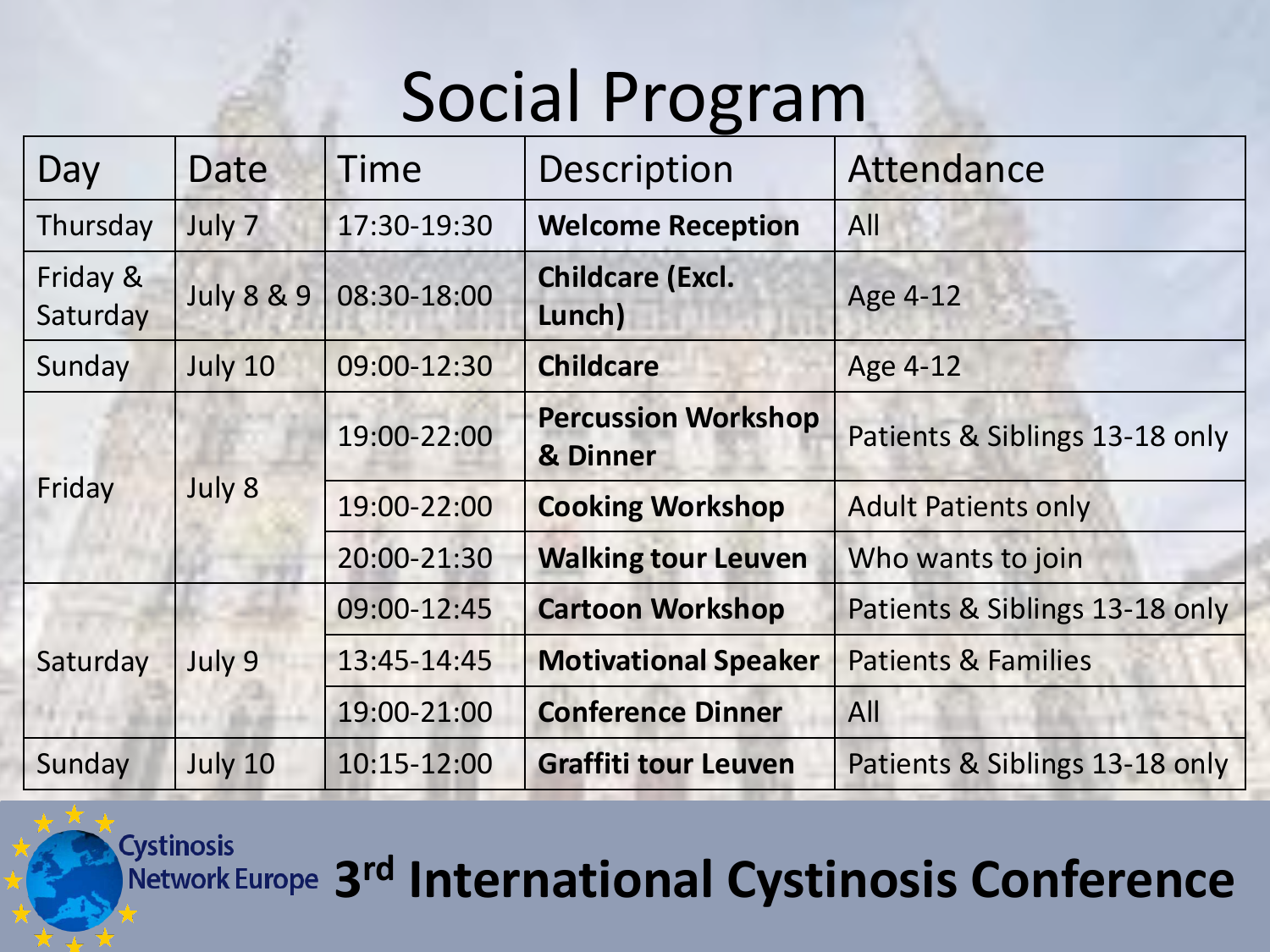### Research Meeting

#### **Sessions:**

- 1. Novel disease models for cystinosis
	- In vitro and In vivo models
- 2. Towards innovation in the treatment of cystinosis
	- Gene therapy
	- Fertility
	- Eye treatment

### Paramedical Workshop

#### **Sessions (preliminary):**

- 1. How to fit the intake of cysteamine with the food & drinks schedule
- 2. Transitioning from tube to oral feeding
- 3. Therapy compliance
- 4. Transition from paediatric to adult care